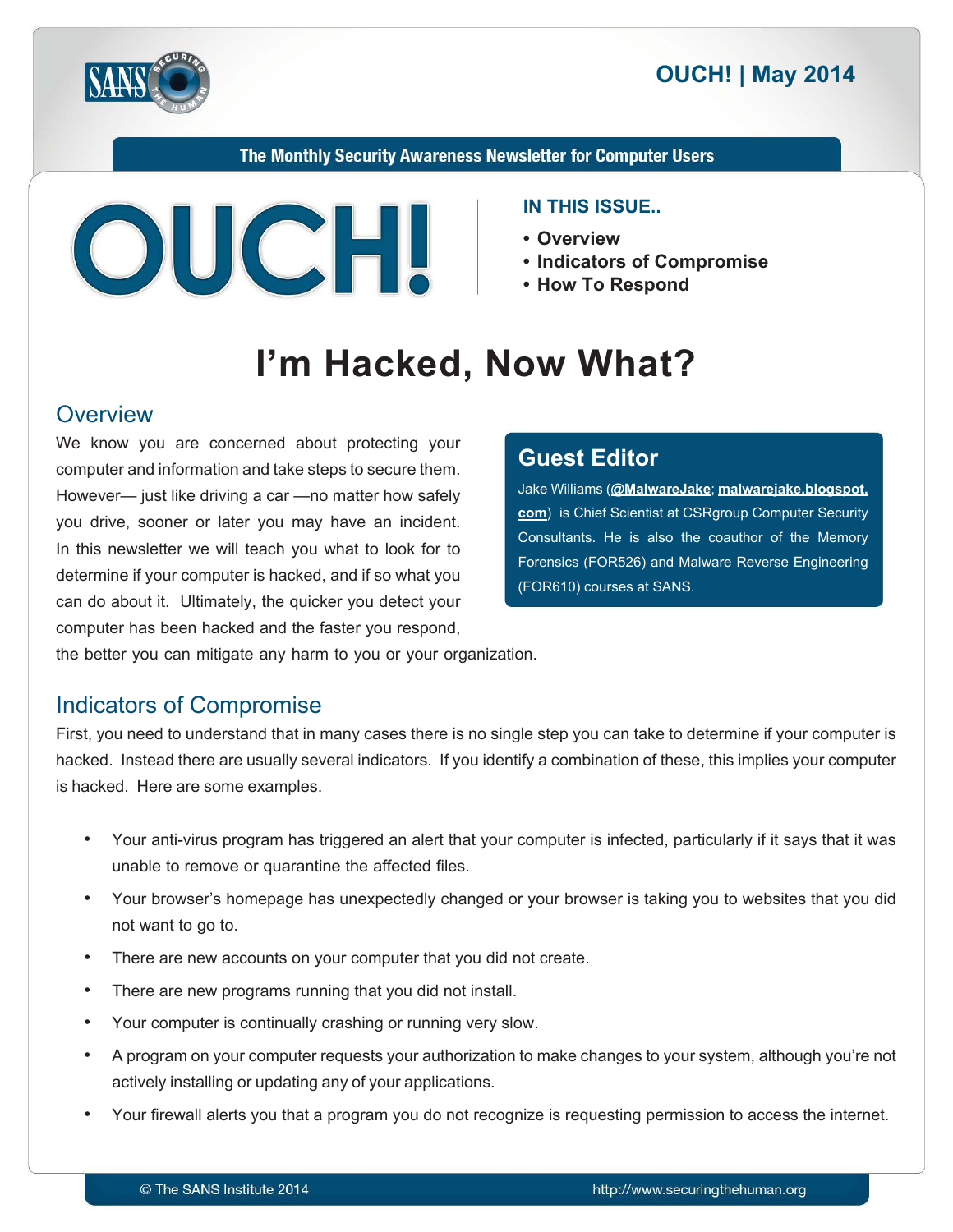# **2014 | OUCH! | May 2014**



### I'm Hacked, Now What?

# **How To Respond**

If you believe your computer has been compromised, the sooner you respond, the better. If the computer you are using was provided to you by your employer or is used for work, do not try to fix your computer yourself and do not turn the computer off. Not only you may cause more harm than good, but you could destroy valuable evidence that can be used for an investigation. Instead, report the incident to your employer right away, usually by contacting your help desk, security team or supervisor. If for some reason you cannot contact your organization, or you are concerned about a delay, disconnect your computer from the network and then put it in sleep, suspend or hibernation mode. Even if you are not sure if you have been hacked, it is far better to report now just in case. Your organization most likely has processes and a team in place to handle situations like this, let them handle it. If the computer is your own for personal use, here are some steps you can take on your own.



**Sooner or later your computer may** *be compromised, the faster you detect an incident and the sooner you respond, the better.* 

- Backups: The most important step you can take is to prepare ahead of time with backups. Specifically backup your data regularly and periodically check that you are able to restore files from your backup. Quite often when a computer is compromised, the only option you have is wiping the system hard drive and reinstalling the operating system, or purchasing a new computer. Either way you need your backups to recover your personal data.
- Change Your Passwords: Be sure to change all your passwords. This includes not only the passwords on your computers and mobile devices, but all of your online passwords. Be sure you change all your online passwords from a different computer that you know is trusted and secure.
- . Anti-virus: If your anti-virus software informs you of an infected file, you can follow the actions it recommends. This usually can include quarantining the file, cleaning the file or deleting the file. Most anti-virus software will have links which you can follow to learn more about the specific infection. When in doubt, quarantine the file. If that is not possible, then delete it.
- Re-installing: If you are unable to clean the computer with anti-virus, one of the most secure ways to recover is to rebuild the computer from scratch. First disconnect your computer from the network. Then follow your system's manufacturer's instructions, in most cases that means using the built-in recovery partition to reinstall